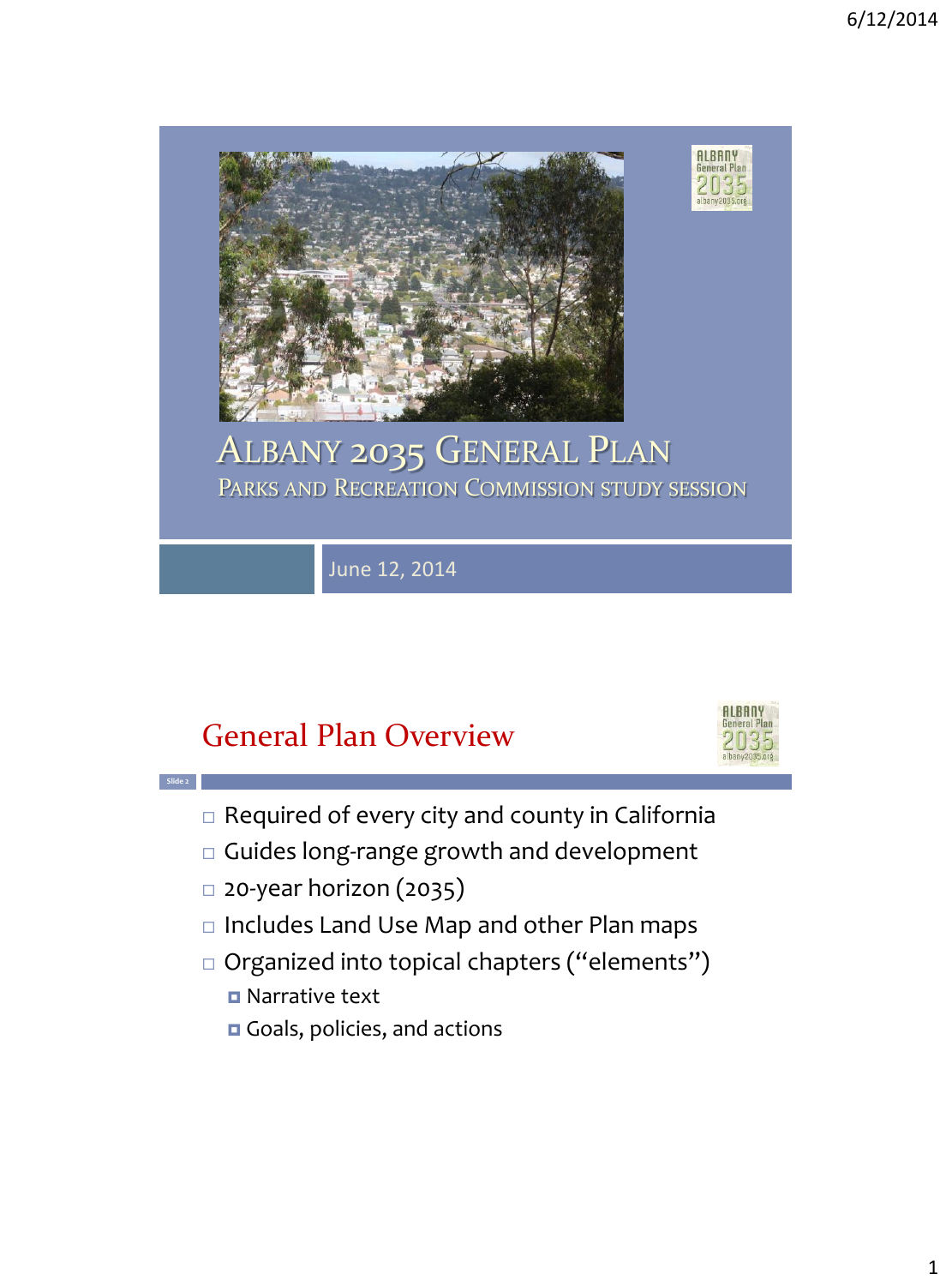### Current and Proposed Plan Structure





# Policy Audit

**Slide 4**



- □ 1992 General Plan
- □ 2004 Parks Recreation and Open Space Master Plan
- Albany Hill-Creekside Master Plan
- UC Village Master Plan
- Waterfront Park Plans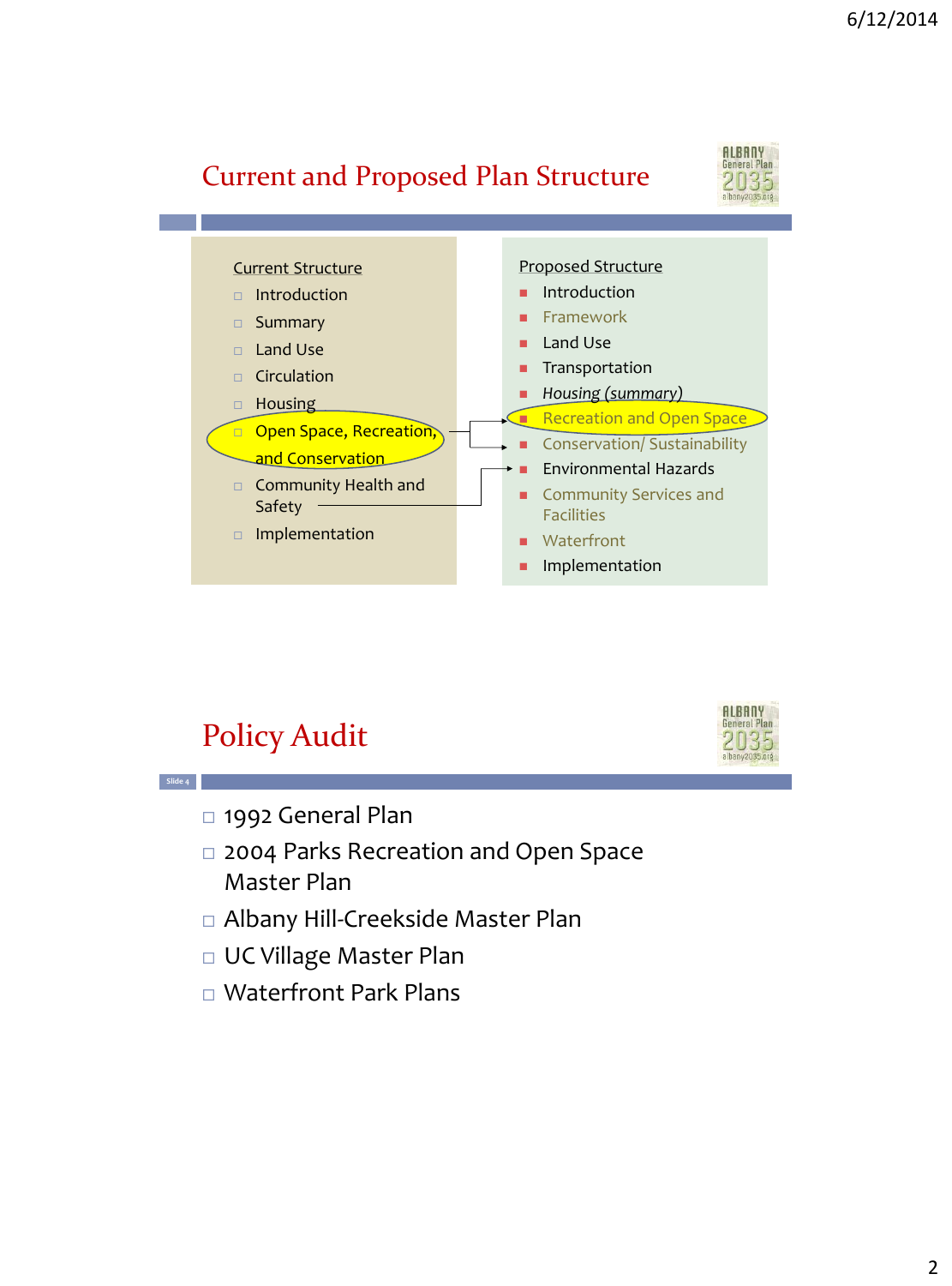# Policy Audit

**Slide 5**



|          |                        | AUDIT OF EXISTING ALBANY PARKS, RECREATION, and OPEN SPACE POLICIES                                                                                                                                                                                                                                                                                                                                                                                                                                                                                                                                                                                |             |                                                                                                                                                      |
|----------|------------------------|----------------------------------------------------------------------------------------------------------------------------------------------------------------------------------------------------------------------------------------------------------------------------------------------------------------------------------------------------------------------------------------------------------------------------------------------------------------------------------------------------------------------------------------------------------------------------------------------------------------------------------------------------|-------------|------------------------------------------------------------------------------------------------------------------------------------------------------|
| Doc Ref# |                        | <b>Existing statement</b>                                                                                                                                                                                                                                                                                                                                                                                                                                                                                                                                                                                                                          | Topic       | Evaluation                                                                                                                                           |
|          |                        | 92 GP Goal CROS- Preserve the crest of Albany Hill for public open space use.                                                                                                                                                                                                                                                                                                                                                                                                                                                                                                                                                                      | Albany Hill | Can carry forward; this is also a land use policy                                                                                                    |
|          | 92 GP Pol CROS-<br>3.1 | Designate the crest of Albany Hill for open space and require dedication of this area<br>for public use through the City's subdivision ordinance requirements (see Land Use<br>Element policies)                                                                                                                                                                                                                                                                                                                                                                                                                                                   | Albany Hill | Merge with Goal CROS-3; this version is preferable since it<br>provides more specific policy-level direction. Also in Land Use                       |
|          |                        | 92 GP Goal CROS- Develop the maximum feasible park and open space areas in Albany.                                                                                                                                                                                                                                                                                                                                                                                                                                                                                                                                                                 | Open Space  | Too vague. Replace with a statement that provides clearer<br>direction                                                                               |
|          | 92 GP CROS-6.1         | Update the 1974 Park and Recreation Master Plan for the City and establish specific<br>goals, projects, funding sources and time schedules. This work should include detailed<br>improvement and maintenance plans for the City's parks and be coordinated with the<br>five-year capital improvement projects program.                                                                                                                                                                                                                                                                                                                             | Planning    | Specific action item, subsequently implemented. This should be<br>replaced with a directive to periodically update the Parks. Rec.<br>OS Master Plan |
|          | 92 GP CROS-6.2         | Work in conjunction with all existing and potential recreational land holding parties to<br>promote joint planning, acquisition, development, and joint use and maintenance of<br>park sites and recreational facilities, including child care, community facilities and<br>athletic fields. Specifically, encourage and support joint planning efforts for the<br>University of California lands (UC Village). Consideration should be given to moving<br>the existing athletic fields and relocating other Village community facilities in order to<br>achieve maximum coordination and benefits for both the Village residents and the<br>City. | Joint Use   | Possibly include a joint use goal, with a series of policies about<br>collaborations with the School District. UC. and others                        |
|          | 92 GP CROS-6.3         | Develop a plan for bikeways for Albany, linking bike paths in Berkeley and El Cerrito.<br>Implement this plan as part of the City's overall road maintenance and traffic program<br>within the annual capital projects budget, as well as through specific transportation<br>funding.                                                                                                                                                                                                                                                                                                                                                              | Trails      | This was done as part of the Active Transportation Plan. Cross-<br>reference Transportation Element                                                  |
|          | 92 GP CROS-6.4         | Increase non-automobile public access routes throughout the city by connecting major Trails<br>pathway systems such as the BART linear park to other City, regional and State parks.                                                                                                                                                                                                                                                                                                                                                                                                                                                               |             | Include a policy about trail connectivity under the goal on trails<br>(cross reference Transportation Element)                                       |
|          | 92 GP CROS-6.5         | Continue to work with Alameda County on improving the operation and management<br>of the Veterans Memorial Building and increasing community access to the facility.                                                                                                                                                                                                                                                                                                                                                                                                                                                                               | Facilities  | Still valid to include a policy on the Veterans Building, carry<br>forward but edit                                                                  |
|          |                        | 92 GP Goal CROS- Achieve a complimentary mix of private and public uses at the Albany Waterfront<br>which provide for maximum feasible open space, recreation, and public access to the                                                                                                                                                                                                                                                                                                                                                                                                                                                            | Waterfront  | Move to Waterfront Element                                                                                                                           |

### 1 Open Space Protection



**Maximize the preservation, enhancement, and expansion of open space in Albany for natural resource protection, food production, hazard prevention and abatement, aesthetics, and recreation.** 

- Green community
- Albany Hill open space conservation
- Waterfront open space conservation
- □ Creeks

**Slide 6**

- Urban open spaces and streetscapes
- Community gardens and urban agriculture
- Residential yards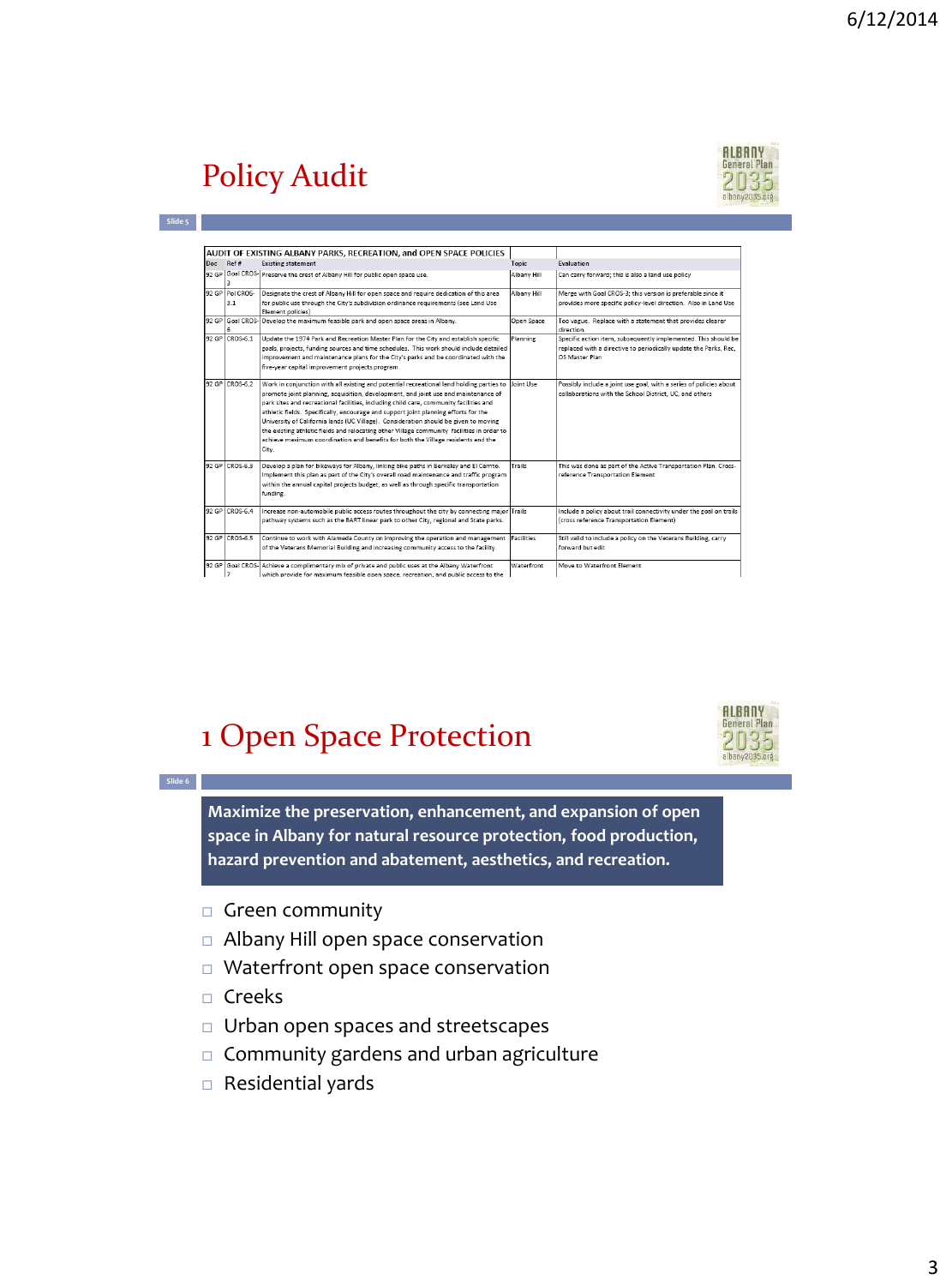### 2 Parkland Expansion and Improvement



**Expand and improve Albany's park system to keep pace with population growth and meet the demand for recreational facilities in the City.** 

□ Park hierarchy

**Slide 7**

**Slide 8**

- $\Box$  Service standards (ac/1,000) and planning standards
- $\Box$  Planning for new parks
- $\Box$  Balancing demand for facilities with need for open space
- $\Box$  Resource preservation in parks
- $\Box$  Compatibility with surrounding uses
- Private and non-profit recreational facilities

#### 3 Park Management and Maintenance



**Maintain and enhance Albany's parks so that they provide attractive open spaces and high-quality recreational facilities that serve children, youth, families, and seniors.**

- $\Box$  Planning for multiple users  $\Box$  Maintenance
- □ Modernization
- $\square$  Sports fields
- $\Box$  Cultural space
- Dogs
- □ Night lighting/ turf
- 
- Vegetation management
- Use of volunteers
- $\square$  Security
- $\square$  Scheduling
- $\Box$  Funding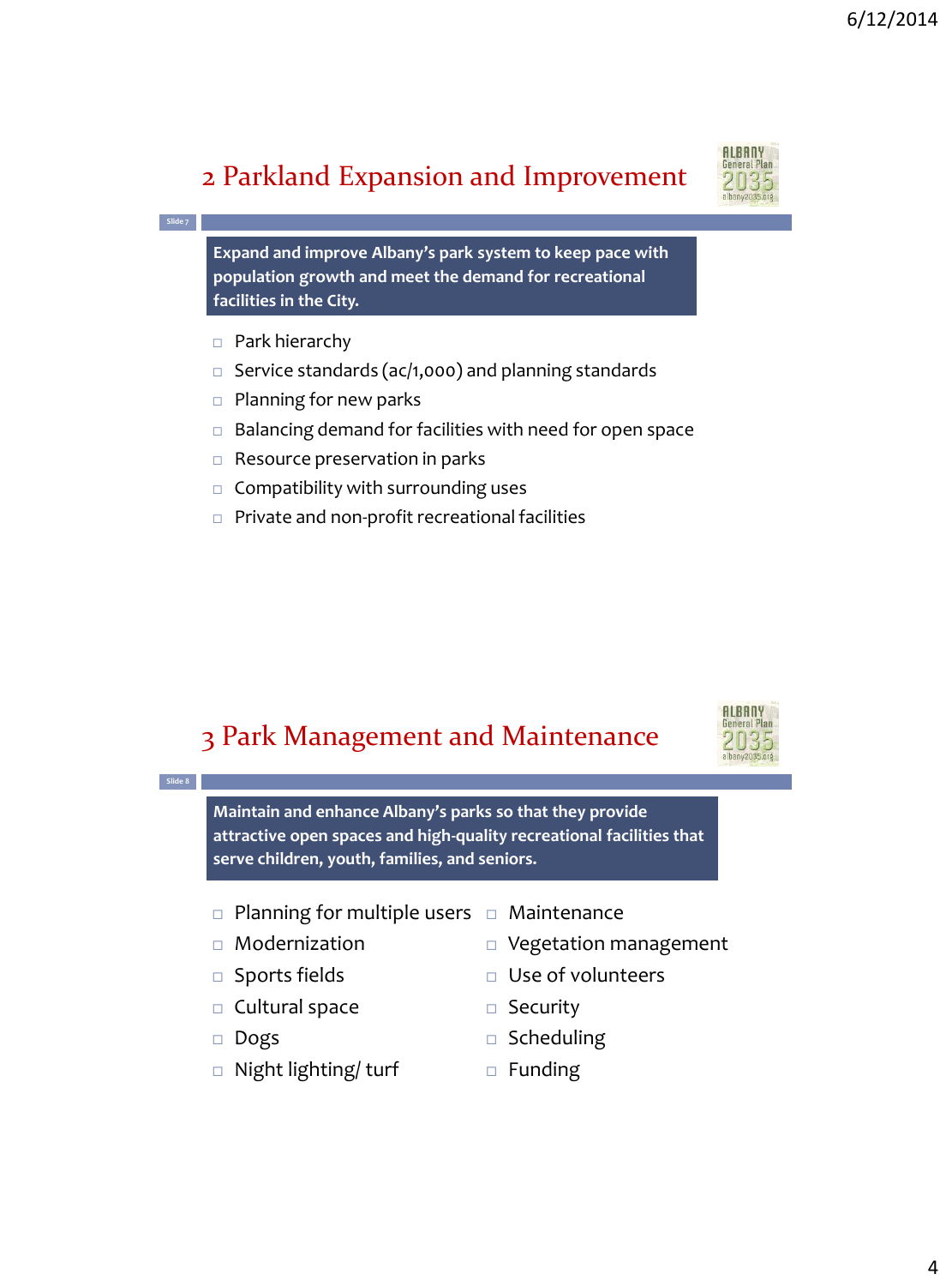### 4 Recreational Programming

**Provide high quality services and recreational programs that meet the diverse sports, fitness, and leisure time needs of Albany residents***.*

- $\Box$  Responding to demographic change
- $\Box$  Focus on key user groups
	- Children / Teens
	- **D** Seniors

**Slide 9**

**Slide 10**

- Adults
- □ Creating "community" through parks
- $\Box$  Promoting health and fitness
- Arts and Leisure

#### 5 Joint Use and Collaboration

**Promote joint planning, acquisition, development, maintenance, and use of park sites, school sites, UC Village open space, and other recreational and community facilities.** 

- $\Box$  School facilities
- □ UC Village/ Gill Tract
- □ Veterans Building
- $\Box$  FRRPD
- □ Adjacent cities
- $\Box$  Coordination in programming



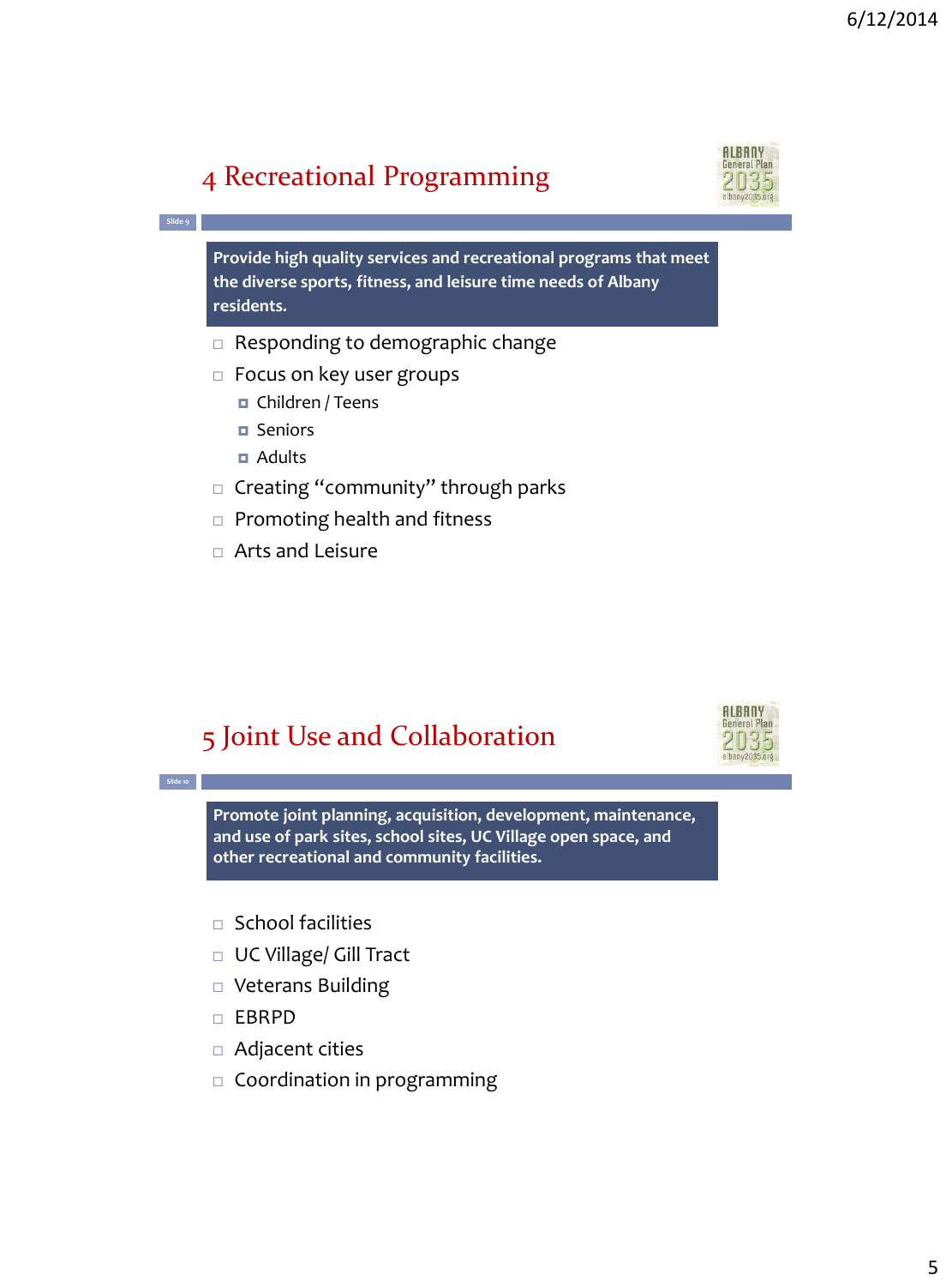# 6 Trails

**Slide 11**

**Slide 12**



**Develop an integrated, comprehensive system of trails linking neighborhoods and schools to recreational facilities and open spaces, including the waterfront***.*

- $\square$  Sustainable design
- $\Box$  Connectivity
- $\Box$  Trail safety
- $\square$  Signage
- □ Waterfront access/ Bay Trail and spurs
- □ Albany Hill trails
- $\Box$  Creek trails
- □ Transportation corridors (Ohlone Greenway)
- □ Mid-block paths

#### Service Standards



#### Existing Parks and Recreation Master Plan sets standards for park acreage per 1,000 residents

| Type               | Acres/1,000 |
|--------------------|-------------|
|                    | people      |
| Mini-Park          | 0.05        |
| Neighborhood Park  | 0.39        |
| Community Park     | 0.40        |
| Regional Park      | 9.52        |
| Special Use Park   | 1.26        |
| <b>Linear Park</b> | 0.55        |
| Open Space         | 1.66        |
| <b>TOTAL</b>       | 13.83       |
|                    |             |

*Source: 2004 Albany Parks, Recreation, and Open Space Master Plan*

- These standards are based on population of about 16,900.
- Current population is 18,500.
- Forecasts indicate about 20,000 by 2035.
- General Plans typically use a single standard for all active parks rather than individual park categories • Potentially set new standard such as 3.0 acres per 1,000 for active